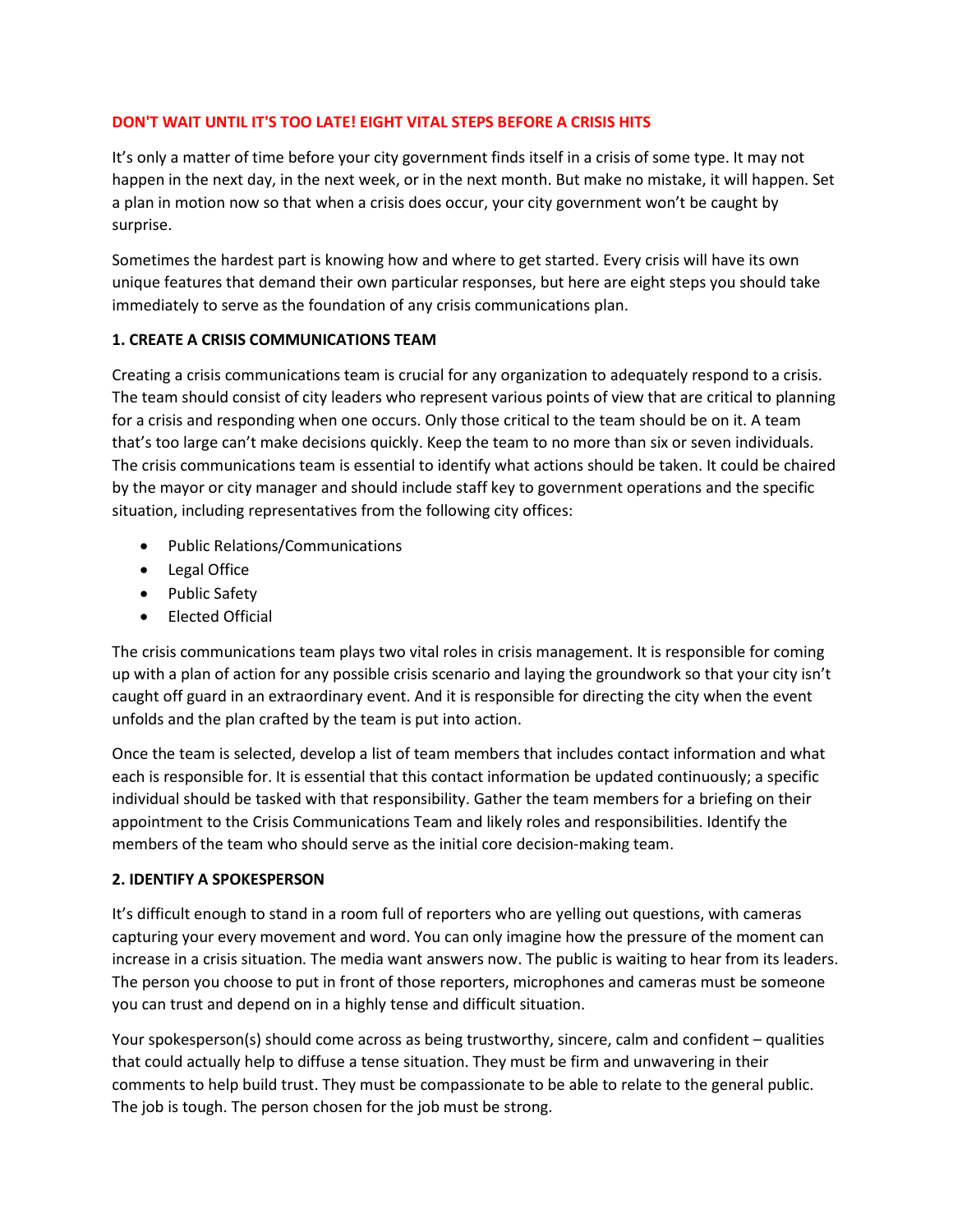In addition, you should designate individuals who will serve as technical experts or advisors. This will take some brainstorming by the crisis communications team, since it's not always apparent what is needed. Notify technical experts that they have been designated as an ad hoc member of the crisis communications team, and identify their possible roles and responsibilities.

The person(s) you choose to be the "face" of your city government during a crisis should be:

- Comfortable in front of TV cameras and with reporters skilled in handling media, skilled in answering questions while sticking to key messages, able to speak without using jargon, respectful of the reporters' role, and knowledgeable about your city government and the crisis at hand.
- Credible: Able to establish credibility with the media and project confidence to the audience, able to come across as sincere, straightforward and believable, and able to remain calm in stressful situations.

These are highly intense, stressful situations and your primary spokesperson will need time to prepare – and to rest – during an actual crisis. It's important not to overload the spokesperson with other duties as well.

Finally, strongly consider media training for your spokesperson. Even the best spokesperson can use some extra practice in front of a camera before a crisis hits.

### **3. IDENTIFY POTENTIAL CATALYSTS**

Once a team and spokesperson(s) have been identified, it is their job now to spot possible crises that could impact your city. The team should conduct "What If?" exercises, or an audit, to help cover possible scenarios.

Look at your city's recent history. Have there been events that easily could have developed into a crisis? Check with crisis teams in other cities to find out what issues they might be prepared for. Check the headlines – there could be a news event capable of affecting your community.

The more potential crises you can identify, the better prepared you'll be when that event actually happens and your crisis communications team is called into action. Your hard work and preparation could head off the crisis before things really escalate.

Once you have developed a thorough list of potential crises, conduct training to prepare for different scenarios. Conduct mock drills and put your plan into effect. See where changes need to be made, what works and what doesn't. The only way to be ready for a significant event is to practice so everyone understands how their role fits into the overall picture.

#### **4. SET UP A PROTOCOL FOR HANDLING CALLS FROM THE MEDIA/OUTSIDE**

Responding to questions from the media is a critical responsibility of the crisis communications team. Make sure all employees know it's not their role to answer the media's questions, but instead they should refer these calls to the designated spokesperson. In an actual emergency, media calls should be answered promptly, in order to prevent the spread of rumors and ill-informed speculation.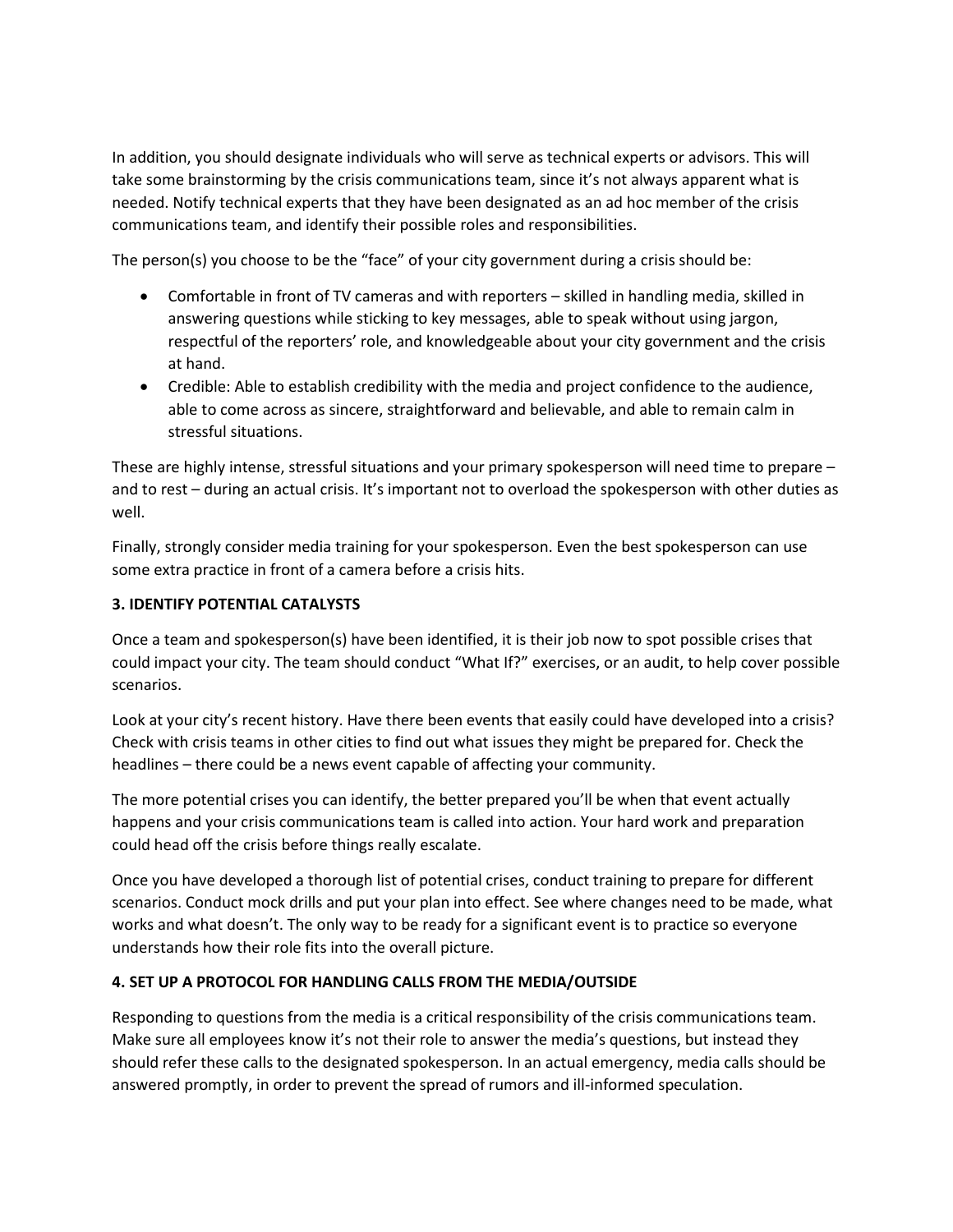#### **5. KEY MESSAGES**

During a crisis, a prepared statement for the media should be released as quickly as possible. Preparing a statement from scratch can take some time, so it's imperative that you develop a series of general statements and key messages that can be used early in a crisis situation. Those statements can be considered and prepared well before an emergency situation occurs, so they already reflect the general thinking of city leaders. These statements don't have to be long and detailed, but they can play a vital role in helping the city get out in front of the news. It's important to promptly establish the authority of city leaders during a crisis, and having general statements ready in advance will help you achieve that goal.

Here are some examples of prepared statements that can be used as a foundation to quickly respond to different kinds of crises:

*"The safety of the public is our main priority. We are responding to the situation and will have an update on the matter as soon as we get new information."*

*"Our hearts go out to the victims of this senseless act. Be assured that we are using every resource available to us to identify and apprehend the person responsible. We won't rest until we do."*

*"We are aware of the claims being made. We are currently looking into the matter to assess whether there is any validity behind the claims and will provide additional information as soon as it is available."*

While the initial statement is being finalized, front-line personnel who handle calls would provide a statement similar to: "Facts are still being gathered, but we will hold a press conference before 3 p.m. If you'll give me your name and number, we will be sure to call you back to let you know the time."

#### **6. DEVELOP A MEDIA LIST**

Identify reporters with local media who can be contacted during a potential crisis. This listing should include media representatives who specialize in certain specific topics and would be contacted only when circumstances apply to those topics – for example, an education reporter would not routinely be contacted for a bridge collapse but could be called for a chemical spill near a school). Make sure the list is complete and updated frequently, including names, publications, titles, email addresses, and work and mobile numbers.

## **7. IDENTIFY KEY STAKEHOLDERS**

Who are the important audiences you need to be communicating with during specific crises? Are they internal or external? How are you going to reach them?

Whether they are city residents or city employees, it's important that you identify how you are going to reach your intended audience with the relevant information most necessary to communicate to them.

Every municipal employee is a representative of your city and should be viewed as an important stakeholder. So it's vital that they are kept abreast of the developing crisis and know what they are supposed to say and do. It is crucial to determine in advance how best to communicate with them.